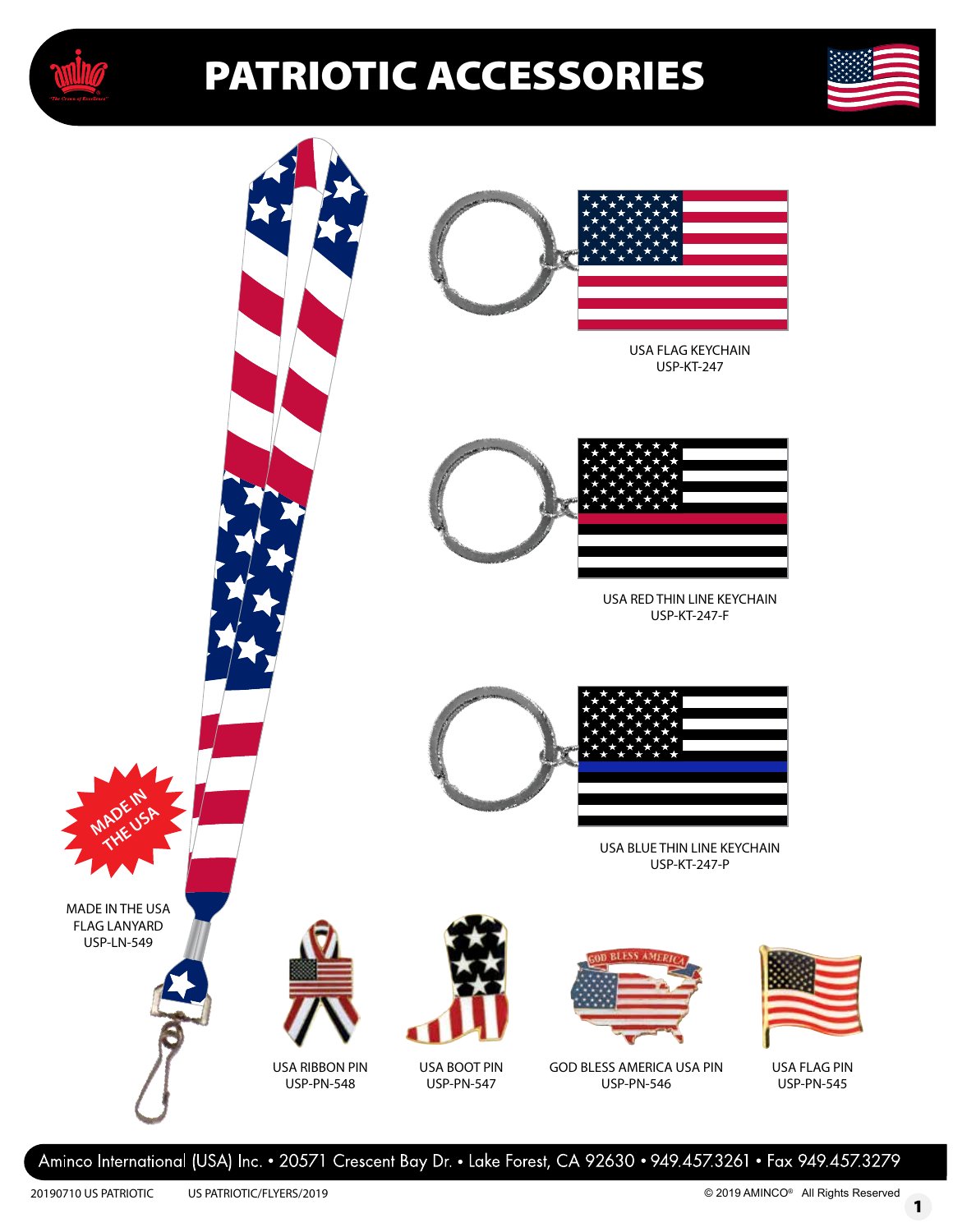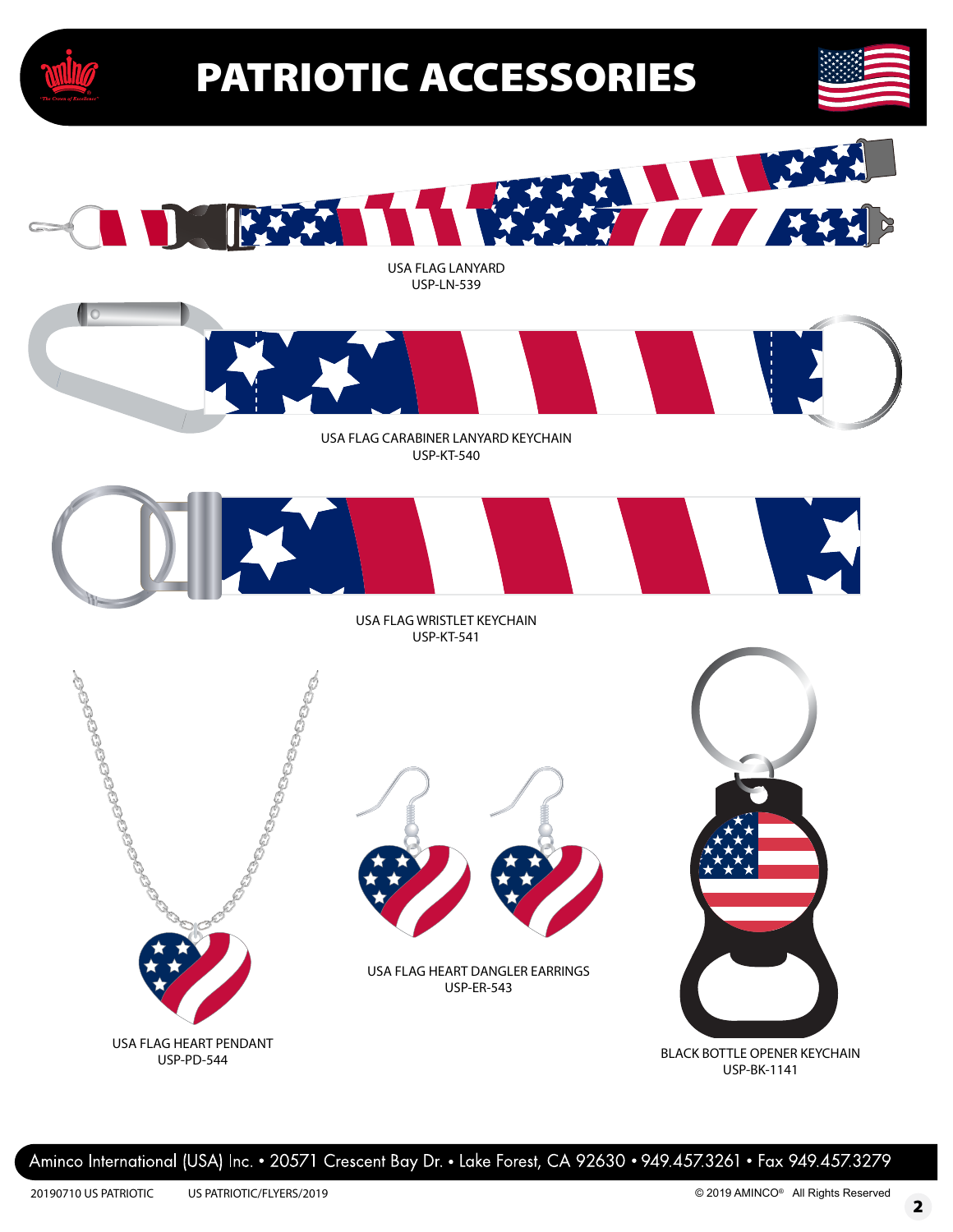





USA FLAG COIN PURSE USP-WA-542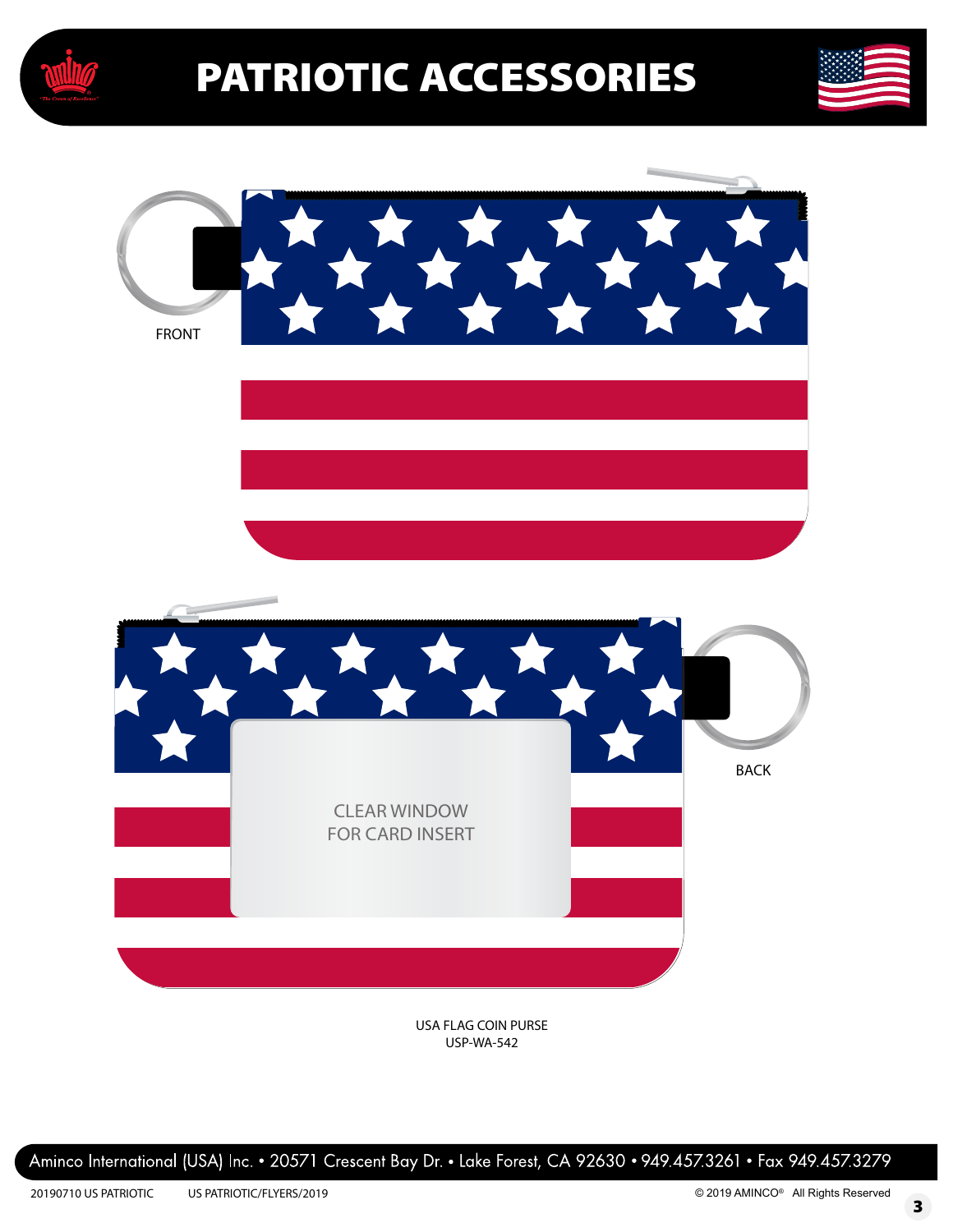





**USP-EM-573 AMERICAN FLAG EMBROIDERED PATCH IRON-ON OR SEW TO ANY GARMENT** 3-1/2" X 2-1/2"



**USP-EM-573-P BLUE LINE EMBROIDERED PATCH IRON-ON OR SEW TO ANY GARMENT** 3-1/2" X 2-1/2"



**USP-EM-573-F RED LINE EMBROIDERED PATCH IRON-ON OR SEW TO ANY GARMENT** 3-1/2" X 2-1/2"